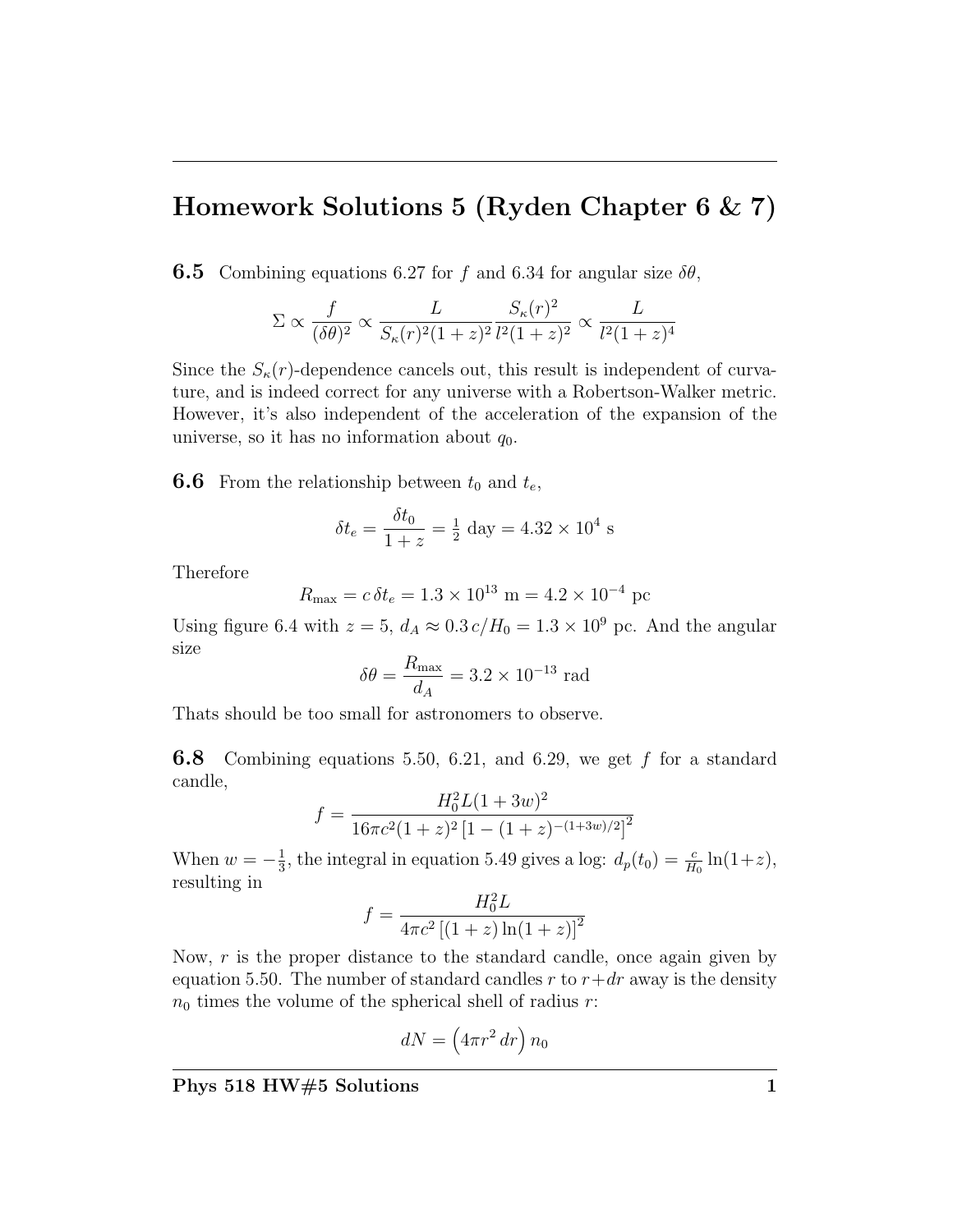We are looking for those in the range z to  $z + dz$ . So we use  $dr = \frac{dr}{dz} dz$ , taking the derivative of equation 5.50. We get

$$
dN = \frac{4\pi c n_0}{H_0} d_p(t_0)^2 (1+z)^{-3(1+w)/2} dz
$$

The intensity is the flux  $f$  for each standard candle divided by the full solid angle of  $4\pi$  steradians, so

$$
dJ = \frac{f}{4\pi}dN = \frac{n_0 L c}{4\pi H_0} (1+z)^{-(7+3w)/2} dz
$$

We integrate this over all  $z$  to get the intensity:

$$
J = \int_{z=0}^{z=\infty} dJ = \frac{n_0 L c}{2\pi H_0 (5+3w)}
$$

As in your exam problem, the horizon distance can diverge when  $w < -\frac{1}{3}$  $\frac{1}{3}$ , since

$$
d_{\rm hor} = \int_0^\infty dz \, \frac{dr}{dz} \propto (1+z)^{-(1+3w)/2} \Big|_0^\infty
$$

But the J integral is different, diverging when  $w < -\frac{5}{3}$  $\frac{5}{3}$ . In the range of  $-\frac{5}{3} < w < -\frac{1}{3}$  $\frac{1}{3}$ , the standard candles at large distances are so far redshifted that even the light seen from an infinity of them gives a finite brightness.

**7.4** Equation 7.2 gives  $M(r) = v^2r/G$  for a spherically symmetric halo. The density as a function of distance is the mass  $dM$  at radius r divided by volume of a spherical shell at radius  $r, 4\pi r^2 dr$ :

$$
\rho(r) = \frac{1}{4\pi r^2} \frac{dM}{dr} = \frac{v^2}{4\pi G r^2}
$$

Mining the book for the relevant numbers, we get  $v = 235$  km/s from page 130, which gives

$$
\rho(r) = (1.03 \times 10^{-21} \text{ kg/m}^3) \left(\frac{r}{8.2 \text{ kpc}}\right)^2
$$

using peculiar units like equation 7.12, where 8.2 kpc is the radius of the Sun's orbit around the galactic center.

The cosmological constant gives a density  $\rho_{\Lambda} = 0.7 \rho_{c,0}$ , which at  $r = 8.2$ kpc is about  $6 \times 10^{-6}$  of the dark matter density  $\rho(r)$ . Much farther, at